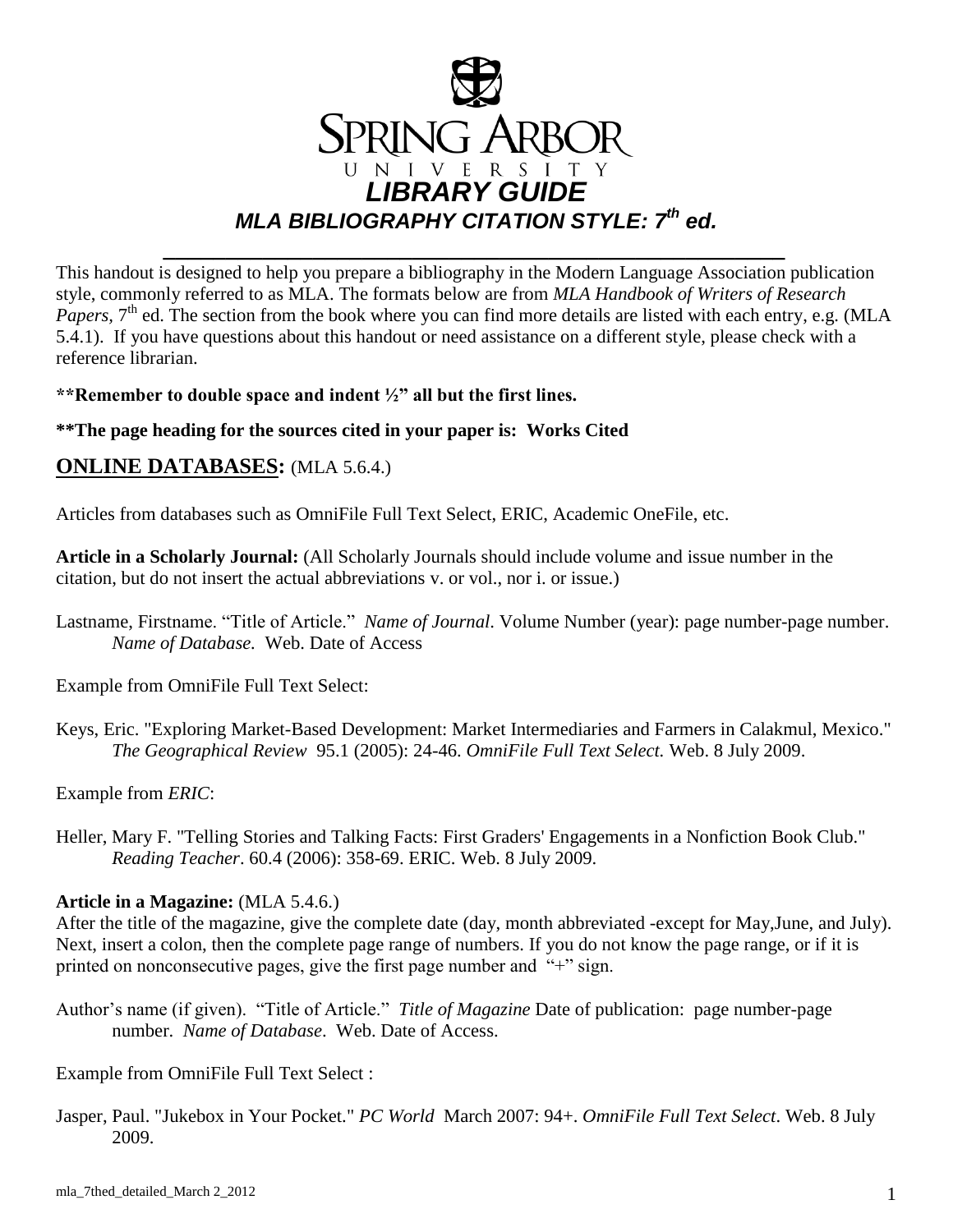#### **Literature Resource Center (full text item)**

#### **Journal article:**

Walls, Kathryn. "The significance of 'arca' and 'goddess pryvette' in 'The Miller's Tale.'" *Notes and Queries* 42.1 (1995): 24+ *Literature Resource Center*. Web. 7 Sept. 2009.

#### **Essay or Chapter in a Book Reprinted in a Reference Book then Reproduced in LRC**: (MLA 5.7.5. and 5.9.7.)

[Use the original source, the final source, and LRC. Ignore intermediate sources. Use "reprinted", ignore "reproduced" ]

S. Griswold Morley, "A Cosmopolitan Poet," in *The Dial* (copyright, 1917, by The Dial Publishing Company. Inc.), Vol. LXII, No. 744, June 14, 1917, pp. 509-11. Reprinted in *Twentieth-Century Literary Criticism*, Vol. 4. *Literature Resource Center*. Web. Web. 23 Aug. 2009.

### **AUTHORS (applicable to Books and Periodicals)**

#### **Books:**

| Bible (MLA 55.9.) and<br>(MLA 5.5.10.) | The New Jerusalem Bible. Henry Wansbrough, gen. ed. New<br>York: Doubleday, 1985. Print.                                                                                       |
|----------------------------------------|--------------------------------------------------------------------------------------------------------------------------------------------------------------------------------|
|                                        | Holy Bible: The New King James Version. Nashville: Thomas<br>Nelson, 1979. Print.                                                                                              |
| Anonymous $(5.5.9.)$                   | Title of Book. Place of Publication: Publisher, Year. Print.                                                                                                                   |
| One Author $(5.5.2.)$                  | Lastname, Firstname. Title of Book. Place of Publication:<br>Publisher, Year. Print.                                                                                           |
|                                        | Head, Simon. The New Ruthless Economy: Work & Power in<br>the Digital Age. Oxford: Oxford UP, 1990. Print.                                                                     |
| <b>Electronic Book</b><br>(6.6.2.d)    | Lastname, Firstname. Title of Book. City: Publisher, year.<br>e-book provider. Web. Date of access.                                                                            |
|                                        | Holtz, Shel. Tactical Transparency: How Leaders Can Leverage<br>Media to maximize Value and Build Their Brand. San<br>Francisco: Jossey-Bass. 2009. e-brary. Web. 2 Mar. 2012. |
| Two Authors $(5.5.4)$                  | Lastname, Firstname, and Firstname Lastname. Title of Book.<br>Place of Publication: Publisher, Year. Print.                                                                   |
| Three Authors $(5.5.4)$                | Linn, Matthew, Sheila Fabricant, and Dennis Linn. Healing the<br>Eight Stages of Life. New York: Paulist, 1988. Print.                                                         |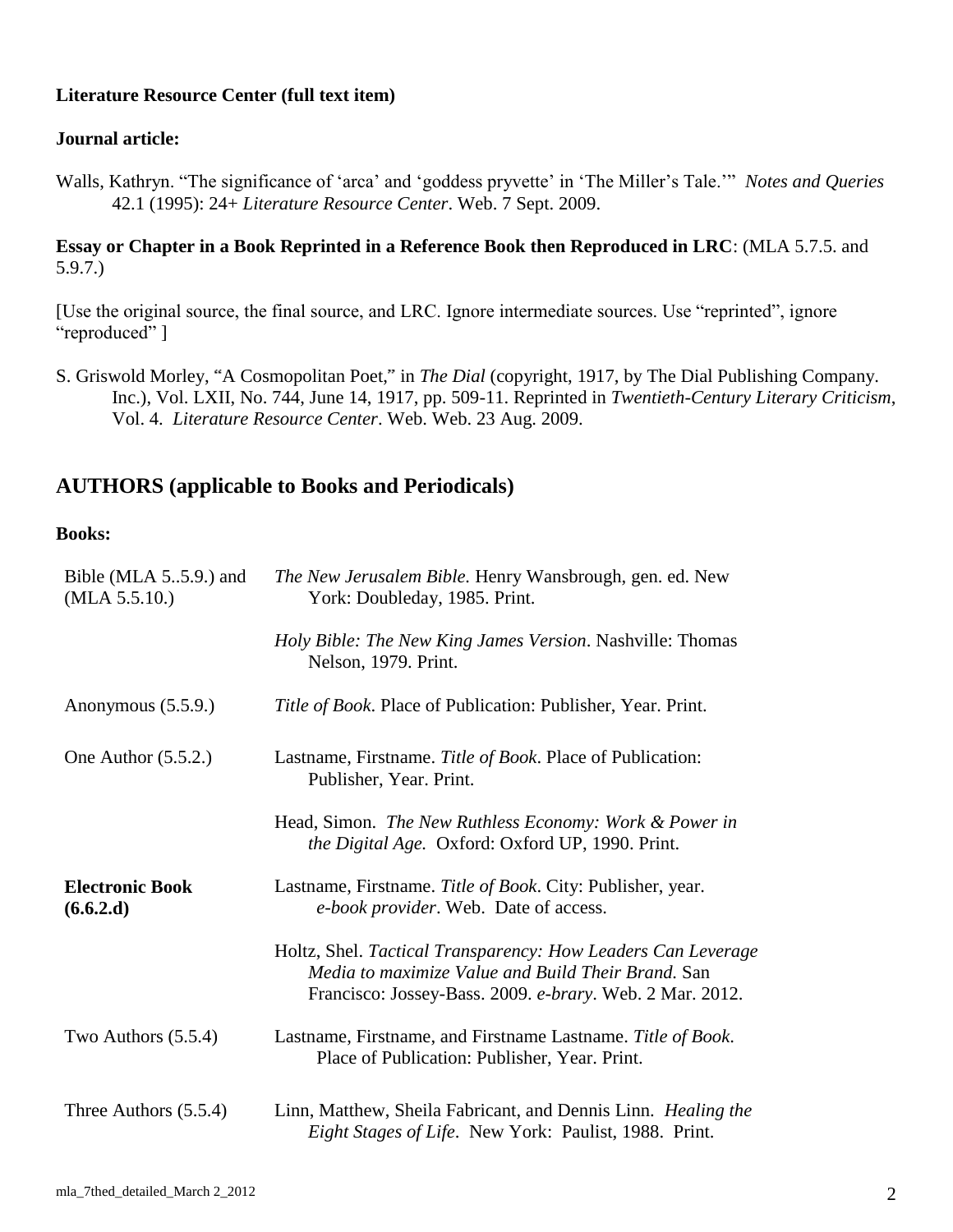| More than Three Authors           | Sakakibara, Shigeki, et al. The Japanese Stock Market. New                                                                        |
|-----------------------------------|-----------------------------------------------------------------------------------------------------------------------------------|
| (5.5.4)                           | York: Praeger, 1988. Print.                                                                                                       |
| Corporate Author                  | United States Tennis Association. Coaching Youth Tennis. New                                                                      |
| (5.5.5.)                          | York: Human Kinetics, 1991. Print.                                                                                                |
| Editor $(5.5.3.)$                 | Karp, Rashelle S., ed. The Basic Business Library: Core<br>Resources. Westport, Conn.: Greenwood, 2002. Print.                    |
| Two Editors $(5.5.3.)$            | Jones, Keith and Marcia Schmidt, eds. The pathways of<br>Ireland. New York: Oxford, 2006. Print.                                  |
| Author and Editor                 | Lastname, Firstname. Title of Book. Ed. Firstname Lastname.                                                                       |
| (5.6.12)                          | Place of Publication: Publisher, Year.                                                                                            |
|                                   | James, Henry. The Turn of the Screw. Ed. Peter G. Beidler.<br>Boston: St. Martin's, 1995.                                         |
| <b>Author and Translator</b>      | Lastname, Firstname. Title of Book. Trans. Firstname Lastname.                                                                    |
| (5.3.11.)                         | Place of Publication: Publisher, Year. Print.                                                                                     |
|                                   | Boia, Lucian. Romania: Borderland of Europe. Trans. James<br>Christian Brown. London: Reaktion Books, 2001. Print.                |
| Edition (5.5.13.)                 | Anderson, Ronald H. Selecting and Developing Media for<br>Instruction. 2nd ed. Cincinnati: Van Nostrand Reinhold,<br>1983. Print. |
|                                   | If you are using two or more volumes of a multivolume work, cite the total number of volumes in the work.                         |
| Multivolume                       | Chaucer, Geoffrey. The Worlds of Geoffrey Chaucer. Ed.                                                                            |
| work $(5.5.14.)(p.168)$           | W. W. Skeat. 2 <sup>nd</sup> ed. 4 vols. Oxford: Clarendon, 1963. Print.                                                          |
| information for only that volume. | If you are using only one volume of a multivolume work, give the number of the volume, and give publication                       |
| Multivolume                       | Chaucer, Geoffrey. The Worlds of Geoffrey Chaucer. Ed.                                                                            |
| work (5.5.14.)(p.169)             | W. W. Skeat. 2 <sup>nd</sup> ed. Vol. 1. Oxford: Clarendon, 1963. Print.                                                          |
| Essay or article                  | Thoreau, Henry David. "Civil Disobedience." Walden and                                                                            |
| in a collection or anthology      | Other Writings of Henry David Thoreau. New York: Random House,                                                                    |
| (5.5.6.)                          | 1950. 18-25. Print.                                                                                                               |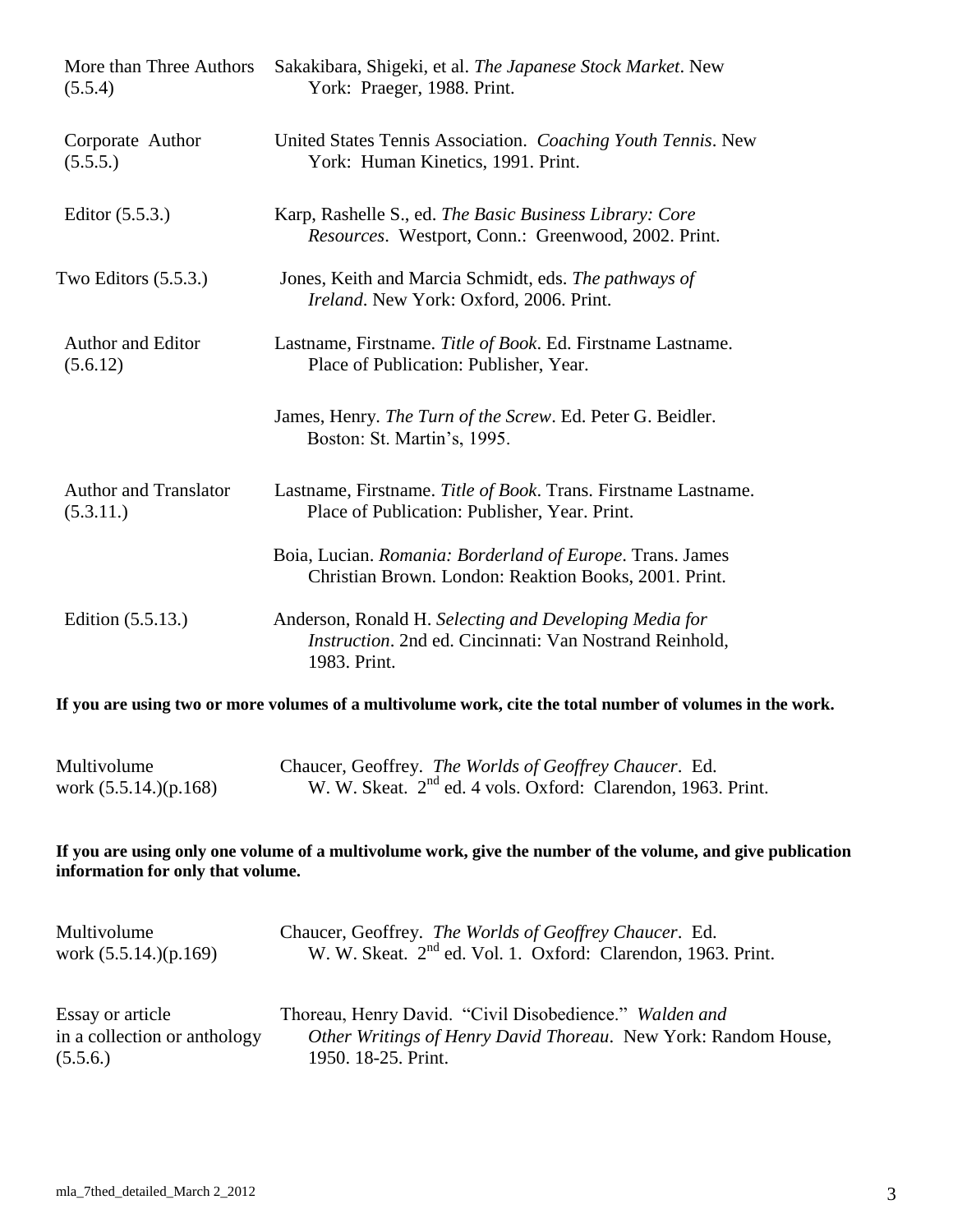## **REFERENCE BOOKS: DICTIONARIES & ENCYCLOPEDIA ARTICLES** (MLA 5.5.7.)

| Specific Definition in<br>Dictionary                                 | "Presence." Def. 1c. The Oxford English Dictionary. $2^{nd}$ ed. 1989. Print.                                                                             |
|----------------------------------------------------------------------|-----------------------------------------------------------------------------------------------------------------------------------------------------------|
| <b>Widely Used Reference</b><br><b>Books:</b><br>Signed or Initialed | Walton, Harold F. "Distillation." The Encyclopedia Americana.<br>1999 ed. Print.                                                                          |
| Unsigned                                                             | "Mildew." Academic American Encyclopedia. 1996 ed. Print.                                                                                                 |
| Multi-volume works (5.5.14)                                          | -If you are using two or more volumes of a multivolume work, cite the total number of volumes in the work.                                                |
| information for only that volume.                                    | -If you are using only one volume of a multivolume work, give the number of the volume, and give publication                                              |
| <b>Specialized Reference Books:</b>                                  |                                                                                                                                                           |
| $(160-161; 168-169)$                                                 | Rasmusson, Ann M. and Dennis S. Chamey. "Posttraumatic<br>Therapy." Encyclopedia of Stress. Ed. George Fink. Vol. 3.<br>San Diego: Academic, 2000. Print. |
| Article in Electronic<br>Encyclopedia or<br>Reference Book:          | "Microcomputer Chip." Encyclopedia of Computer Science. Hoboken:<br>Wiley: 2003. Credo Reference. Web. 22 February 2010.                                  |
| Format:                                                              | "Article Name." Title of Reference Source. City: Publisher, year.<br>Name of Provider. Web. Date of Access.                                               |
|                                                                      | <b>MAGAZINE ARTICLES</b> (Print) (MLA 5.4.6.)                                                                                                             |
| Magazine<br>article (signed)                                         | Purdy, Kevin. "Can I Use One Number for My Home, Work and<br>Cellphones?" Popular Science Oct. 2009: 74. Print.                                           |
| Magazine<br>article (anonymous)                                      | "Island of Trouble." The Economist 12 Mar. 2006: 53. Print.                                                                                               |
|                                                                      | <b>JOURNAL ARTICLES</b> (Print) (MLA 5.4.2 – 5.4.3.) (Always provide volume and issue number when available)                                              |
|                                                                      | Martin, Rita J. "Business Ethics: Who Cares?" The Bulletin of the Association for Business<br>Communication 53.2 (1990): 4-6. Print.                      |

#### A Journal that uses only an issue number

Tucker, Herbert. "Rossetti's Goblin Marketing" Sweet to Tongue and Sound to eye." *Representations* 82 (2003): 117+. Print